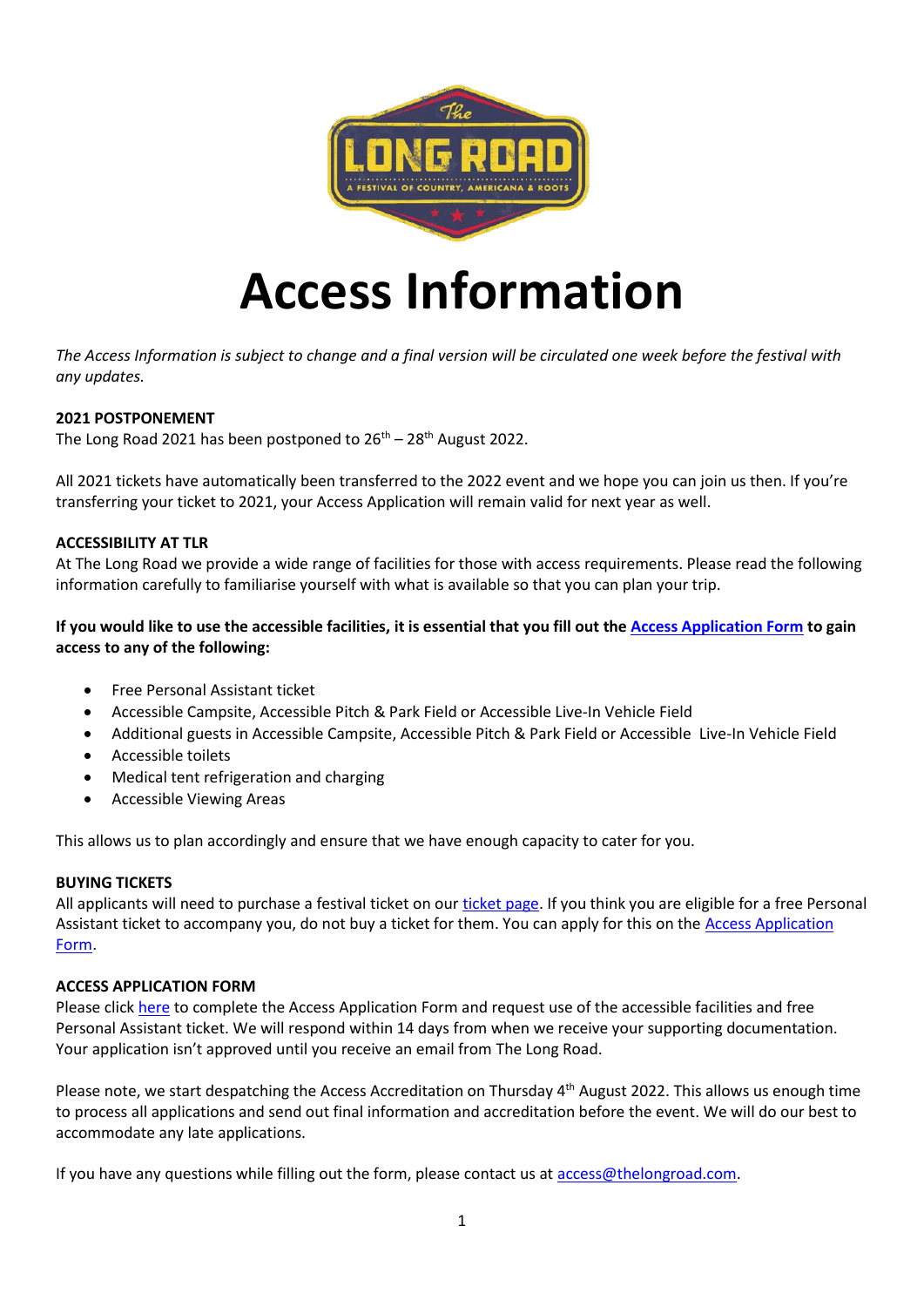### **PERSONAL ASSISTANTS**

Free Personal Assistant (PA) tickets are provided so that customers who are unable to independently attend the festival can bring along someone who can provide the support needed at no extra cost. For that reason, we advise that your Personal Assistant must be able to carry out all support roles required, such as carrying your luggage between the car park and campsite and putting up your tent. The festival does not provide staff to do this for you. Please state the name and contact details of the PA on the Access Application Form.

## **ELIGIBILITY FOR ACCESSIBLE FACILITIES AND PA TICKETS**

In order to be eligible to use the accessible facilities and obtain a free PA ticket, we ask you to supply one of the following forms of supporting documentation:

- Front page of PIP
- Front page of DLA
- Deaf or Blind Registration
- CredAbility Access Card

There are two ways to send us your supporting documentation:

1) Email a scan or photo to [access@thelongroad.com](mailto:access@thelongroad.com)

2) Post a scan or photo to The Long Road Festival Access Team, U-Live, 3 Pancras Square, London, N1C 4AG

The document must be dated in either 2019, 2020, 2021 or 2022 and state the full name of the customer with access requirements.

Please feel free to black-out any information on the documents that relate to the amount of benefits paid or health conditions.

All documents will be securely stored and then destroyed once the application has been processed.

#### **ACCREDITATION AND DESPATCH**

To allow use of the various facilities onsite, Access Accreditation (such as wristbands and passes) will be issued. These wristbands/passes plus Personal Assistant tickets will be posted out to applicants in advance of the festival using the postal address supplied in the [Access Application Form.](https://docs.google.com/forms/d/e/1FAIpQLSewrcDrLXnUdjRyttyZqNcY_w2dg5gYZCveBxWF4tYt-t510w/viewform)

Please note, festival tickets that have been purchased on our ticket page will be sent separately, either by email or post, depending on the option selected during the transaction.

#### **EVENT TIMINGS**

The campsites open to camping ticket holders at 11am on Friday and need to be vacated by midday on Monday.

The festival arena will open to Weekend No Camping ticket holders from 3pm on Friday.

The arena will open at 11am on Saturday and Sunday to Weekend No Camping and Day ticket holders.

Car parks will open from 10am on Friday, Saturday and Sunday and need to be vacated by 1pm on Monday.

## **SITE LAYOUT AND GROUND CONDITIONS**

The Long Road site is accessible to visitors with mobility impairments. The site is mainly level access with a few slight inclines. However, please be aware that it is a green grass site with no hard-standing intersections. Please also take the weather into consideration when planning what to bring as it can have an impact on mobility due to muddy patches etc.

#### **ACCESSIBLE ACCOMMODATION ON SITE**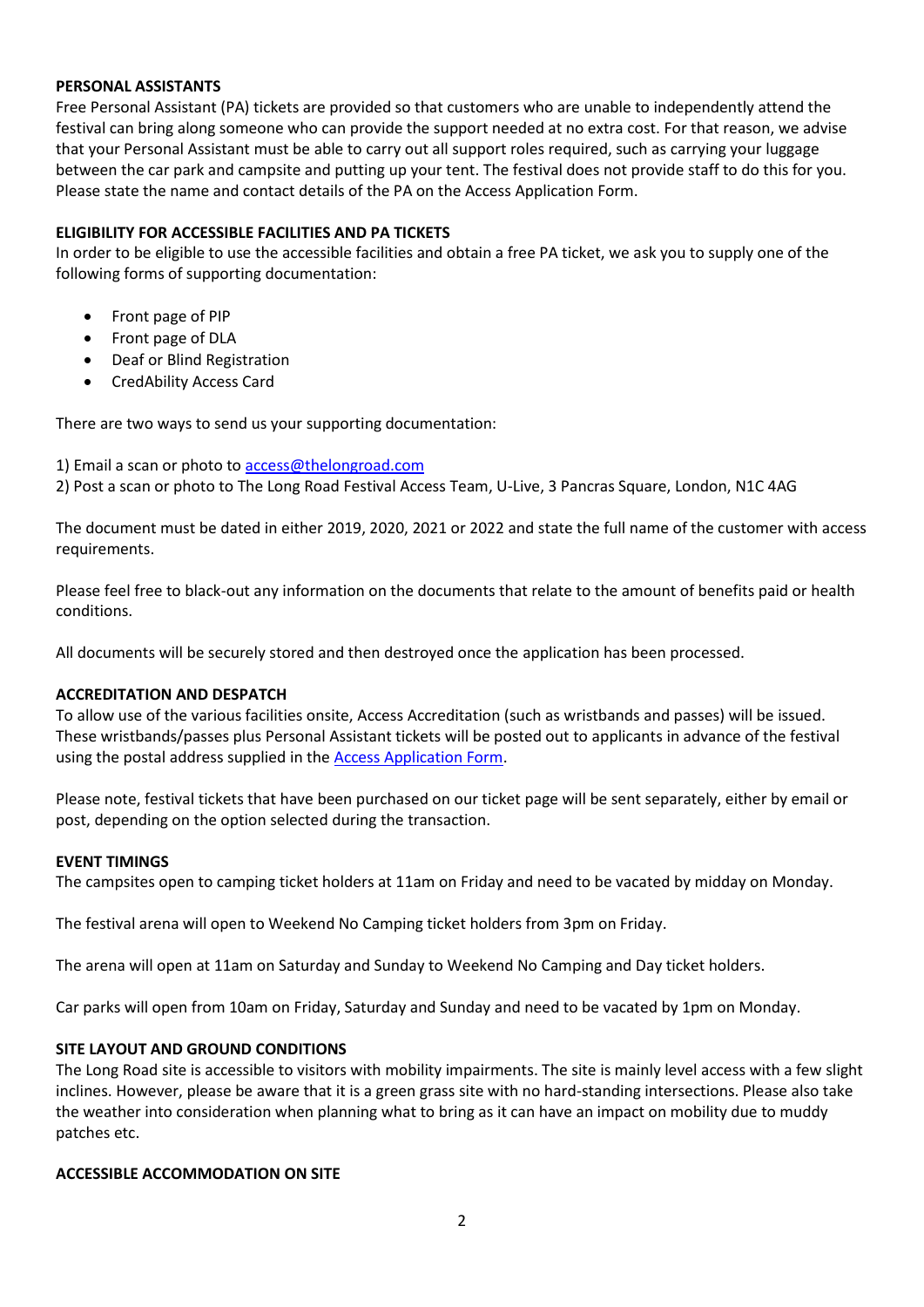The Accessible Fields provide a dedicated area on site for those with General Camping, Pitch & Park or Live-In Vehicle tickets that require accessible toilets and showers. Please be aware that the Accessible Fields are the only fields with accessible sanitation. More detail on each area is included below.

## **ACCESSIBLE CAMPSITE**

We have a dedicated Accessible Campsite, with accessible toilets and showers. The Accessible Campsite is for tent camping only. Cars are not allowed in the campsite and we do not offer power hook ups to individual tents.

Festival staff will not be able to provide physical assistance to move luggage between car parks and campsites, or to put up tents. If you require assistance of this nature, you must bring along a Personal Assistant who is capable of supporting your needs.

Please let us know if you would like to camp in the Accessible Campsite on the [Access Application Form.](https://docs.google.com/forms/d/e/1FAIpQLSewrcDrLXnUdjRyttyZqNcY_w2dg5gYZCveBxWF4tYt-t510w/viewform) Please note, there are no accessible sanitation facilities in the General or Premium Campsites.

In addition to a Personal Assistant, you are allowed up to four guests to camp with you in the Accessible Campsite. Please advise of your numbers on the Accessible Application Form so we can accommodate your group.

## **ACCESSIBLE PITCH & PARK**

We have a dedicated Accessible Pitch & Park, with accessible toilets and showers, within the Accessible Fields.

Please let us know if you would like to camp in the Accessible Pitch & Park Field on th[e Access Application Form.](https://docs.google.com/forms/d/e/1FAIpQLSewrcDrLXnUdjRyttyZqNcY_w2dg5gYZCveBxWF4tYt-t510w/viewform) Please note, there are no accessible sanitation facilities in the Pitch & Park Field.

You will need to buy a Pitch & Park User Ticket for each member of your party, as well as a Pitch & Park Plot Ticket for your vehicle from our ticket page. (link to Pitch & Park ticket page)

Please make sure you read our full Pitch & Park info here (link to Pitch & Park accommodation page).

In addition to a Personal Assistant, you are allowed up to 4 guests to camp with you in the Accessible Pitch & Park Field. Plots are 7m x 10m and all tents must be contained within your marked plot. Please advise of your numbers on the Accessible Application Form so we can accommodate your group.

Directions for how to reach the Accessible Pitch & Park Field will be sent out in advance.

#### **ACCESSIBLE LIVE-IN VEHICLE FIELD**

We have a dedicated Accessible Live-In Vehicle Field, with accessible toilets and showers, located within close reach of the main festival arena.

Please let us know if you would like to pitch your live-in vehicle in the Accessible Live-In Vehicle Field on the Access [Application Form.](https://docs.google.com/forms/d/e/1FAIpQLSewrcDrLXnUdjRyttyZqNcY_w2dg5gYZCveBxWF4tYt-t510w/viewform) Please note, there are no accessible sanitation facilities in the Live-In Vehicle Field.

You will need to buy a Live-In Vehicle User Ticket for each member of your party, as well as a Live-In Vehicle Pitch Ticket for your vehicle from ou[r ticket page.](https://www.thelongroad.com/tickets/)

Please make sure you read our full Live-In Vehicle info here (link to Live-In Vehicle accommodation page).

Please use the Access Application Form to advise the number of people staying in the live-in vehicle in addition to the applicant and Personal Assistant. Please note, only one live-in vehicle per application.

If you want to pitch your campervan in the Accessible Live-In Vehicle Field and want to have an electrical hook-up, please purchase Live-In Vehicle Pitch with Power from our ticket page and make sure you let us know on the Access Application Form.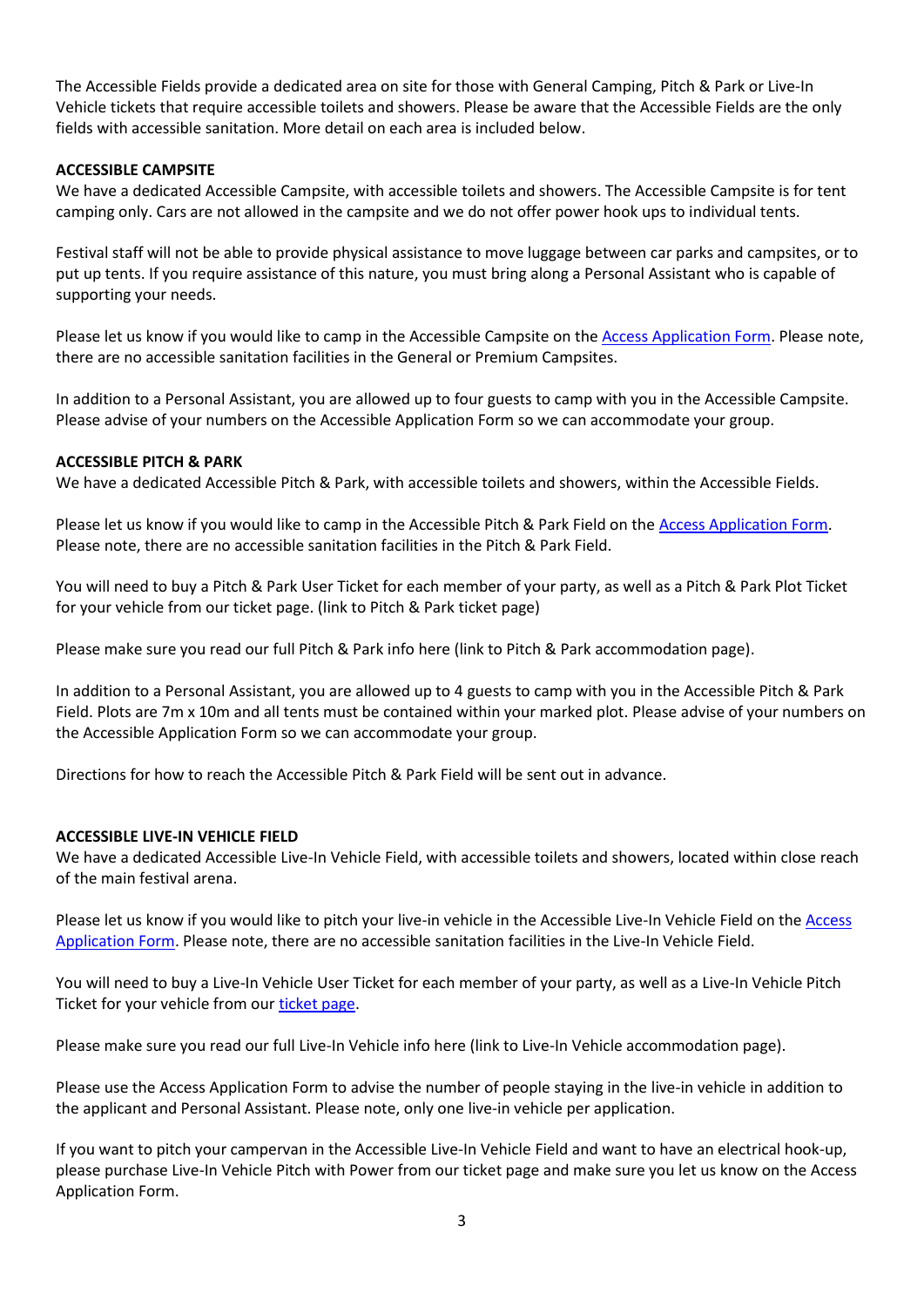Directions for how to reach the Accessible Live-In Vehicle Field will be sent out in advance.

## **PREMIUM CAMPING AND GLAMPING**

There are no accessible facilities in the Premium Campsite. If you have a Premium Camping ticket but require accessible facilities, we recommend you camp in the Accessible Campsite. Please let us know on the [Access](https://docs.google.com/forms/d/e/1FAIpQLSewrcDrLXnUdjRyttyZqNcY_w2dg5gYZCveBxWF4tYt-t510w/viewform)  [Application Form.](https://docs.google.com/forms/d/e/1FAIpQLSewrcDrLXnUdjRyttyZqNcY_w2dg5gYZCveBxWF4tYt-t510w/viewform) If you choose to camp in the Premium Campsite, your Access Accreditation will allow you to use the accessible facilities located in the Accessible Campsite.

## **HIGH FALOOTIN' VIP AREA**

The High Falootin' VIP Area in the festival arena will have an accessible toilet. Only guests with High Falootin' VIP Upgrades can access this area.

If you have booked an High Falootin' VIP Upgrade and require a Personal Assistant ticket for this area, please let us know on the Access Application form.

## **MEDICAL TENT**

The Medical Tent is open 24/7 throughout the festival and located inside the main festival arena.

If you require use of the Medical Tent's charging facilities for a wheelchair or refrigeration for medical items, please request this via the [Access Application Form.](https://docs.google.com/forms/d/e/1FAIpQLSewrcDrLXnUdjRyttyZqNcY_w2dg5gYZCveBxWF4tYt-t510w/viewform)

## **ACCESSIBLE CAR PARK**

There is an Accessible Car Park in the General Car Park. Please have your blue badge on display and inform the stewards that you would like to park there when you arrive.

If you don't have a blue badge but someone in your party has a disability or a condition which means that they cannot travel very far from the car, please let our stewards know when you arrive. They will do their best to accommodate you in the Accessible Car Park.

If you intend to use the Accessible Car Park, please let us know on the [Access Application Form](https://docs.google.com/forms/d/e/1FAIpQLSewrcDrLXnUdjRyttyZqNcY_w2dg5gYZCveBxWF4tYt-t510w/viewform) so we can get an idea of numbers.

Please note, all drivers must purchase a Car Park Pass (either online from our [ticket page](https://www.thelongroad.com/tickets/) or in cash on the day) to be able to park at the festival.

# **PICK UP/DROP OFF – CARS, TAXIS AND BUSES**

If travelling by car or taxi, please follow directional road signage to the Pick Up/Drop Off area as you approach the festival. All festival buses will arrive at and depart from the festival bus stop at the Pick Up/Drop Off area. All buses are wheelchair accessible.

Follow event signage to the main entrance from the Pick Up/Drop Off area.

#### **TRAIN**

The closest station to the festival is Rugby Station. You can purchase a Shuttle Bus ticket to take you to the festival bus stop at the Pick Up/Drop Off Area. All buses are wheelchair accessible.

For further details on our public transport options, please read our [travel page.](https://www.thelongroad.com/information/travel/)

# **TOILETS**

Accessible Toilets are positioned throughout the event and stewarded. They are located at:

- Main Stage Viewing Area
- Behind the Medical Tent
- Accessible Fields